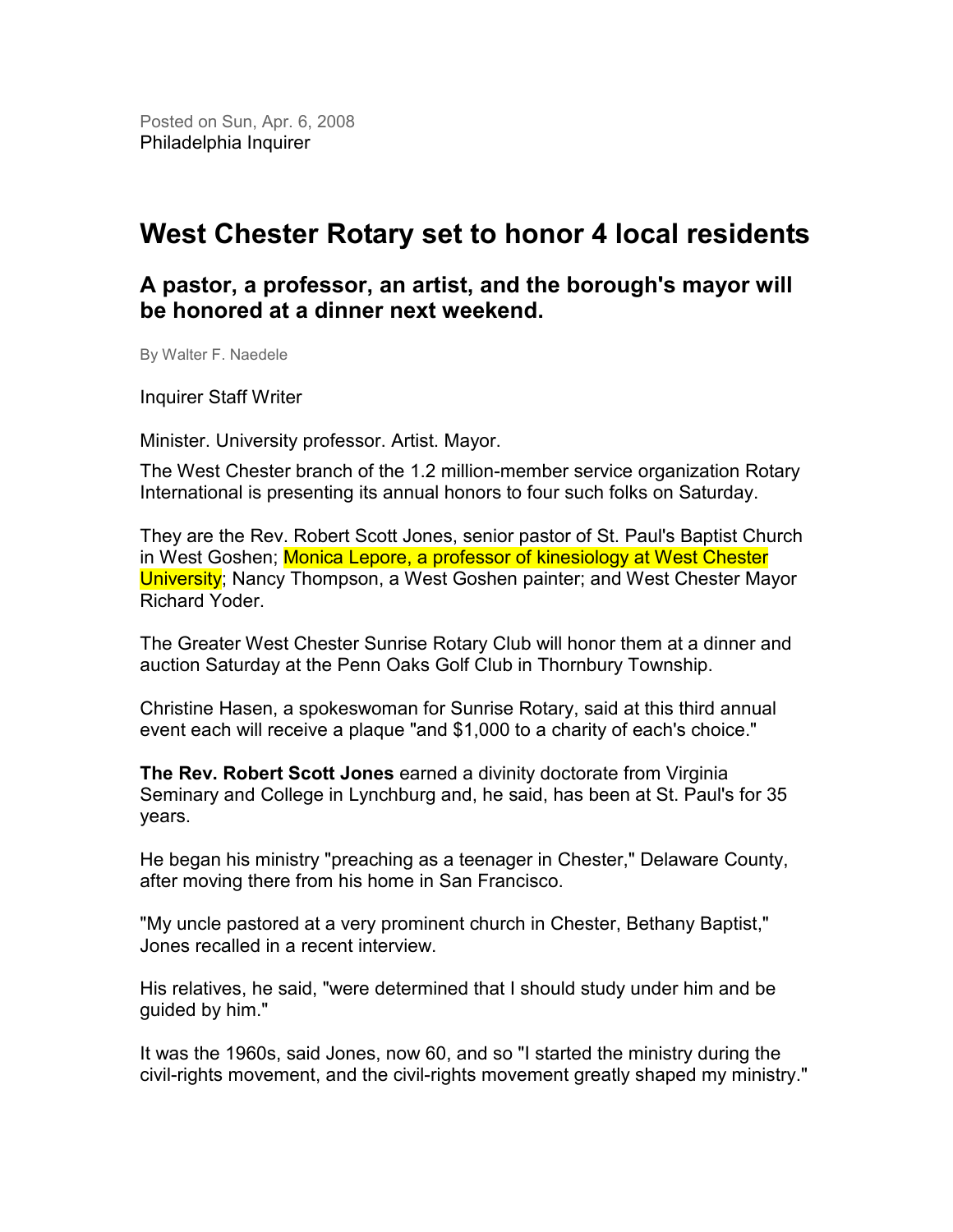With other young preachers, he said, "we insisted on summer jobs for students and got an agreement with the local business community to provide jobs for students.

"Chester was in a lot of turmoil," he said. There were "older ministers who thought we should go slower, [and were] offended that we had gone around them."

Because the civil-rights movement influenced his ministry, he said, "I adhere to a social gospel."

These days, that means several outreaches to the disadvantaged.

Parishioners volunteer at several Chester County homeless shelters - among them, Care Center For Christ, Gaudenzia House, and Safe Harbor.

"We also operate a food pantry that's available for families," he said, and "we partner with other community groups for AIDS awareness."

All part, Jones said, of St. Paul's Ministry of Christian Compassion.

Since 1983 Monica Lepore has taught at West Chester University and since 1987 she has been director of its weekly physical-education program for the disabled.

She had worked for United Cerebral Palsy before moving to WCU. And so she began the phys-ed program, she said, because "I really missed working with the children."

Every Wednesday, from 6 to 7:10 p.m., 100 college volunteers work with 60 disabled who range from 5 years old to 21.

"They are brought to us by their parents," she said. "You name a disability and we have it - children with intellectual impairments like Down syndrome, physical disabilities such as cerebral palsy."

They work out, she said, "in six gyms and the dance studio for the first five weeks of every semester, and then go to the pool after that for four weeks."

The students do it "as a laboratory experience for a class that they get credit for," Lepore said. "I thought it was an important component of my students' education, to have a hands-on experience."

Nancy Thompson's art ranges from cookbooks to cows.